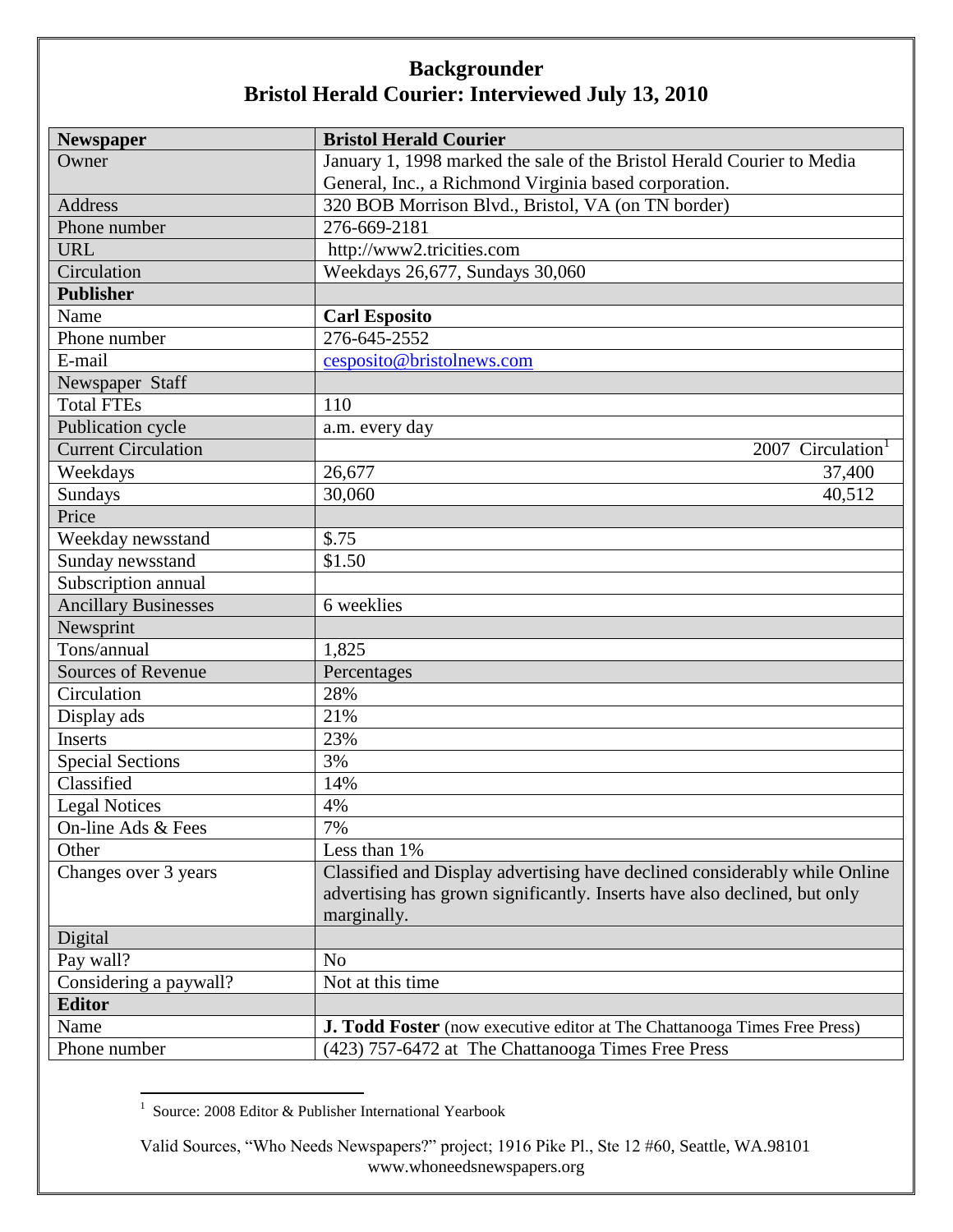| E-mail                                                                                               | jtfoster@timesfreepress.com                                     |
|------------------------------------------------------------------------------------------------------|-----------------------------------------------------------------|
| <b>News Staff</b>                                                                                    | Converged newsroom with WJHL, CBS affiliate in Johnson City, TN |
| <b>Total FTE</b>                                                                                     |                                                                 |
| Reporters                                                                                            | 13                                                              |
| Editors                                                                                              | 11                                                              |
| Photo                                                                                                | 3                                                               |
| <b>Bureaus</b>                                                                                       | Washington County, VA                                           |
| Coverage                                                                                             | Dedicated more than 50% of time.                                |
| Local government                                                                                     | $\overline{2}$                                                  |
| Courts                                                                                               | $\mathbf{1}$                                                    |
| Public safety                                                                                        | $\overline{c}$                                                  |
| County government                                                                                    | $\overline{c}$                                                  |
| <b>School Board</b>                                                                                  | 3                                                               |
| <b>Business</b>                                                                                      | $\boldsymbol{0}$                                                |
| <b>Sports</b>                                                                                        | 5                                                               |
| Entertainment & arts                                                                                 | $\overline{2}$                                                  |
| <b>Online Manager</b>                                                                                |                                                                 |
| Name                                                                                                 | <b>Heather Provencher</b>                                       |
| Title                                                                                                | Content Coordinator, TriCities.com                              |
| Start date                                                                                           | 2008                                                            |
| Phone                                                                                                | (423) 434-4591 or 434-4504                                      |
| E-Mail                                                                                               | hprovencher@tricities.com                                       |
| <b>Digital News Staff</b>                                                                            |                                                                 |
| Size                                                                                                 | $\mathbf{1}$                                                    |
| <b>Reporting/Photo staff</b>                                                                         |                                                                 |
| Does reporting staff feed materials<br>for digital media                                             | Yes, 13 reporters Herald Courier; 12 reporters WJHL-TV          |
| <b>Capabilities</b>                                                                                  |                                                                 |
| Web platform software?                                                                               | Django with "Duke" software, developed by Media General         |
| Does your organization<br>write code?                                                                | Media General staff in Richmond, Va.                            |
| Proprietary or open-source code?<br>Why?                                                             | $\blacksquare$<br>Proprietary                                   |
| <b>Flexibility &amp; response time</b>                                                               |                                                                 |
| Can you change web platform -<br>coding, architecture, software -- at<br>least once a month? Do you? | Yes                                                             |
| Can you add new functionality<br>promptly as it becomes available?                                   | As needed                                                       |
| Crowd sourcing?                                                                                      | N <sub>o</sub>                                                  |
| Data visualization?                                                                                  | Yes                                                             |
| Investigative reporting?                                                                             | Yes                                                             |
| Documentary video?                                                                                   | Yes                                                             |
| Any other kinds of digital tools are<br>being used?                                                  | "Cover it live" for Sports                                      |

Valid Sources, "Who Needs Newspapers?" project; 1916 Pike Pl., Ste 12 #60, Seattle, WA.98101 www.whoneedsnewspapers.org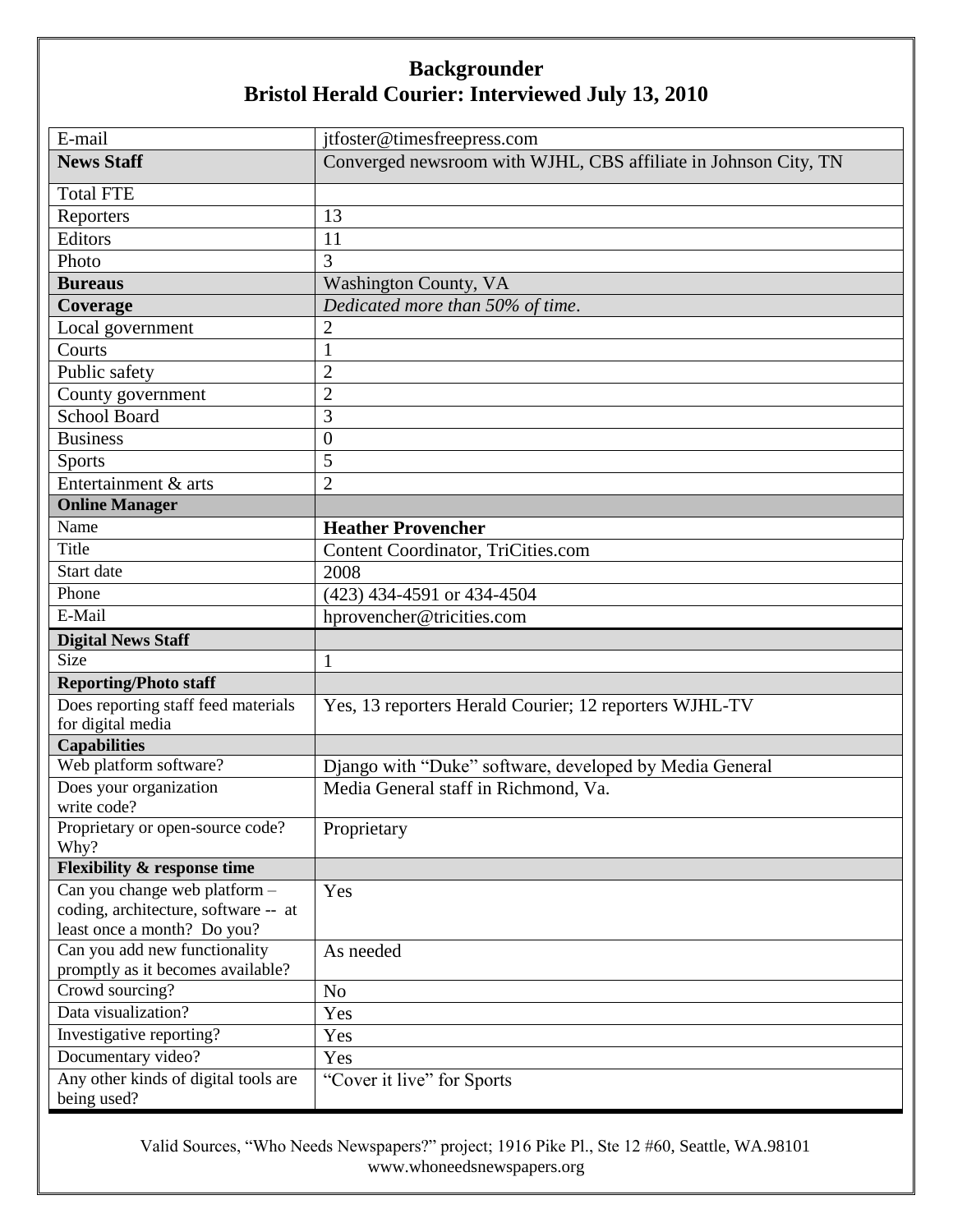| <b>Social Media</b>                              |                                    |
|--------------------------------------------------|------------------------------------|
| What is the overall organizational               | Committed.                         |
| commitment to collecting, creating,              |                                    |
| shaping and delivering all your                  |                                    |
| news/information products through                |                                    |
| these digital channels?                          |                                    |
| To what extent is your newspaper                 | Facebook & Twitter                 |
| connected to people through social<br>media?     |                                    |
| <b>Advertising</b>                               |                                    |
| Is your advertising staff is able to             | Yes                                |
| provide competitive digital services             |                                    |
| to merchants?                                    |                                    |
| Do you use "real time" ads?                      | Yes with Yahoo.                    |
| Does your advertising department                 | No longer                          |
| sell "digital services," such as                 |                                    |
| helping merchants with website                   |                                    |
| production?                                      |                                    |
| Does your ad department sell                     | Yes                                |
| electronic coupons or other modern               |                                    |
| digital products?                                |                                    |
| <b>Assessment</b>                                |                                    |
| How do you assess your digital                   |                                    |
| news/information products?                       |                                    |
| Page-views?                                      | 2-2.5 million/month                |
| Monthly uniques?                                 | 400,000/month                      |
| Revenue?                                         | Yes                                |
| Do you assess news content?                      |                                    |
| Number of sources?                               |                                    |
| Writing or visual journalism                     | Yes                                |
| impact?                                          |                                    |
| Other?                                           |                                    |
| <b>Editing</b>                                   |                                    |
| Are there different procedures                   | Less editing for digital news.     |
| (layers of editing) for web vs. print            |                                    |
| products?                                        |                                    |
| Do you use AP Style in your digital<br>products? | Yes                                |
| <b>Revenue</b>                                   |                                    |
| Do you charge for any digital news               | No paywall; no charge for archives |
| products?                                        |                                    |
| <b>Digital Delivery Systems</b>                  |                                    |
| What delivery systems do you                     |                                    |
| employ?                                          |                                    |
| E-edition?                                       | Yes                                |
| Smart Phone - apps                               |                                    |
| -- iPhone                                        | Yes                                |

Valid Sources, "Who Needs Newspapers?" project; 1916 Pike Pl., Ste 12 #60, Seattle, WA.98101 www.whoneedsnewspapers.org